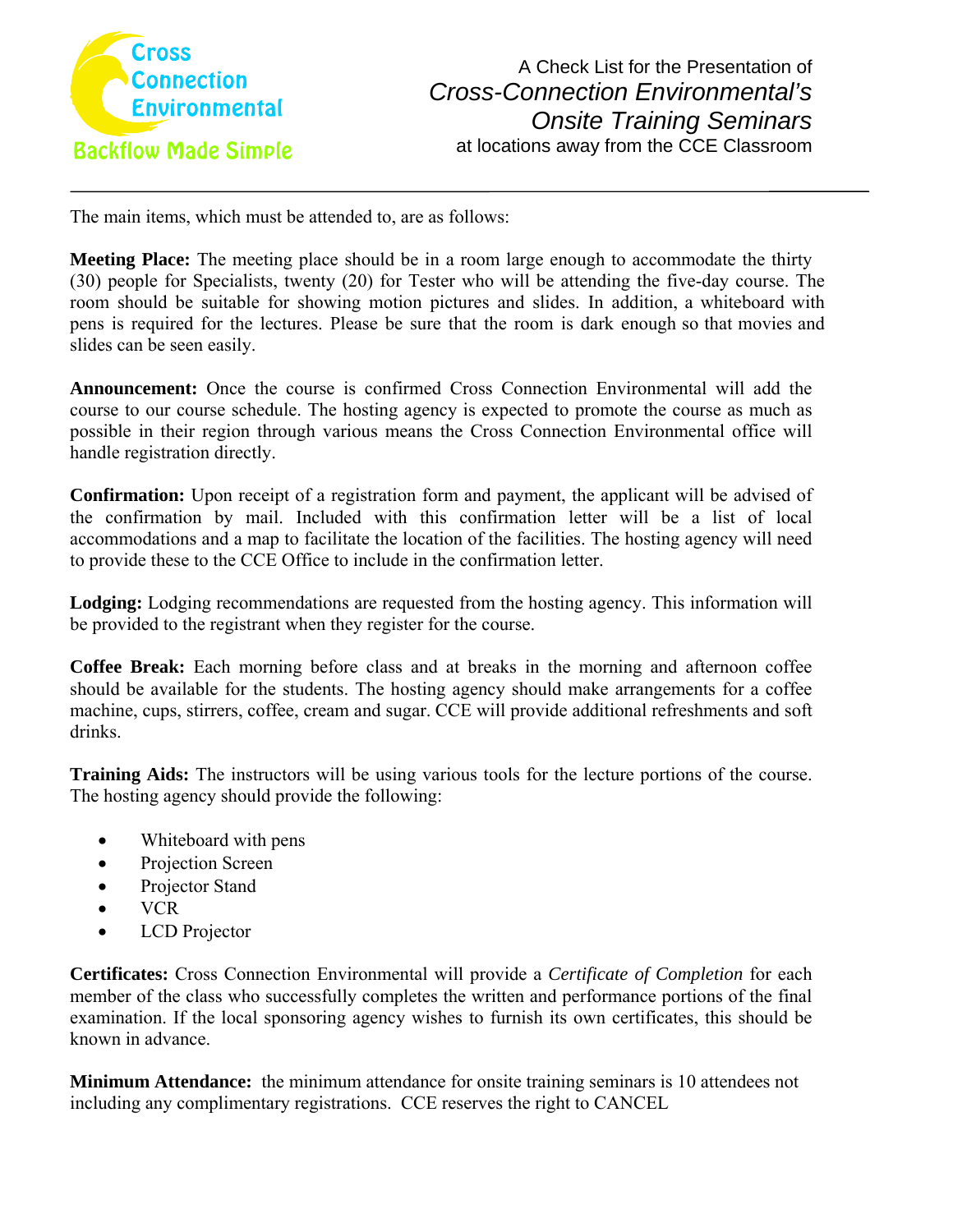

**PDHs:** Professional Development Hours are available to those students who attend all sessions of the course.

- The *Course for the Training of Backflow Assembly Testers provides 20 PDHs.*
- The *Course for the Training of Cross-Connection Control Program Specialists* provides 32 PDHs.

## **Specialists Training**

## **Examination:**

The written examination requires three hours immediately following lunch on Friday Afternoon.

**Practical Exams:** The Practical exam must be large enough to handle 8 stations if full class so that the attendees have adequate space to test the assemblies comfortably. and so that the practical exam can be administered efficiently and meet the requirements of the certifying agency.

## **Specialists**

**Field Surveys:** Identify two field surveys Sites that will be conducted during the course.

On Tuesday afternoon of the Course the class will be taken on a pre-survey of a facility nearby. The instructors will utilize this facility(s) as a training exercise to show the students the type of water uses which may be present in a facility. See recommended types of locations in the paragraphs below.

On Thursday morning of the Course the class will conduct a field survey of a facility nearby. The sponsoring agency needs to locate a facility, which will be suitable for this survey, and secure the necessary permission to survey the premises.

The facility should be located nearby the classroom and should have several water uses. There should be at least three separate locations at the facility for the survey. The class will be divided into three groups for the survey, in order to have only 10 students at a time present at each location. The students will be required to survey the locations to determine, the uses of water, whether there are any actual or potential cross-connections, and to make recommendations for corrections, which may be necessary. A written report of this survey will be turned in by the students. It is necessary to have the three locations at the survey site to be somewhat diverse from one another. Some possibilities are: Boiler rooms, cooling towers, mechanical rooms (with water usage), kitchen facilities and industrial facilities (labs etc.). The contact for the sponsoring agency should call CCE office and discuss the facility choice before the site is finalized.

A member of Cross Connection Environmental will pre-survey the site in order prepare a slide presentation for the students once they have completed their survey. This may take place early in the week of the course or at a pre-arranged time before the course begins.